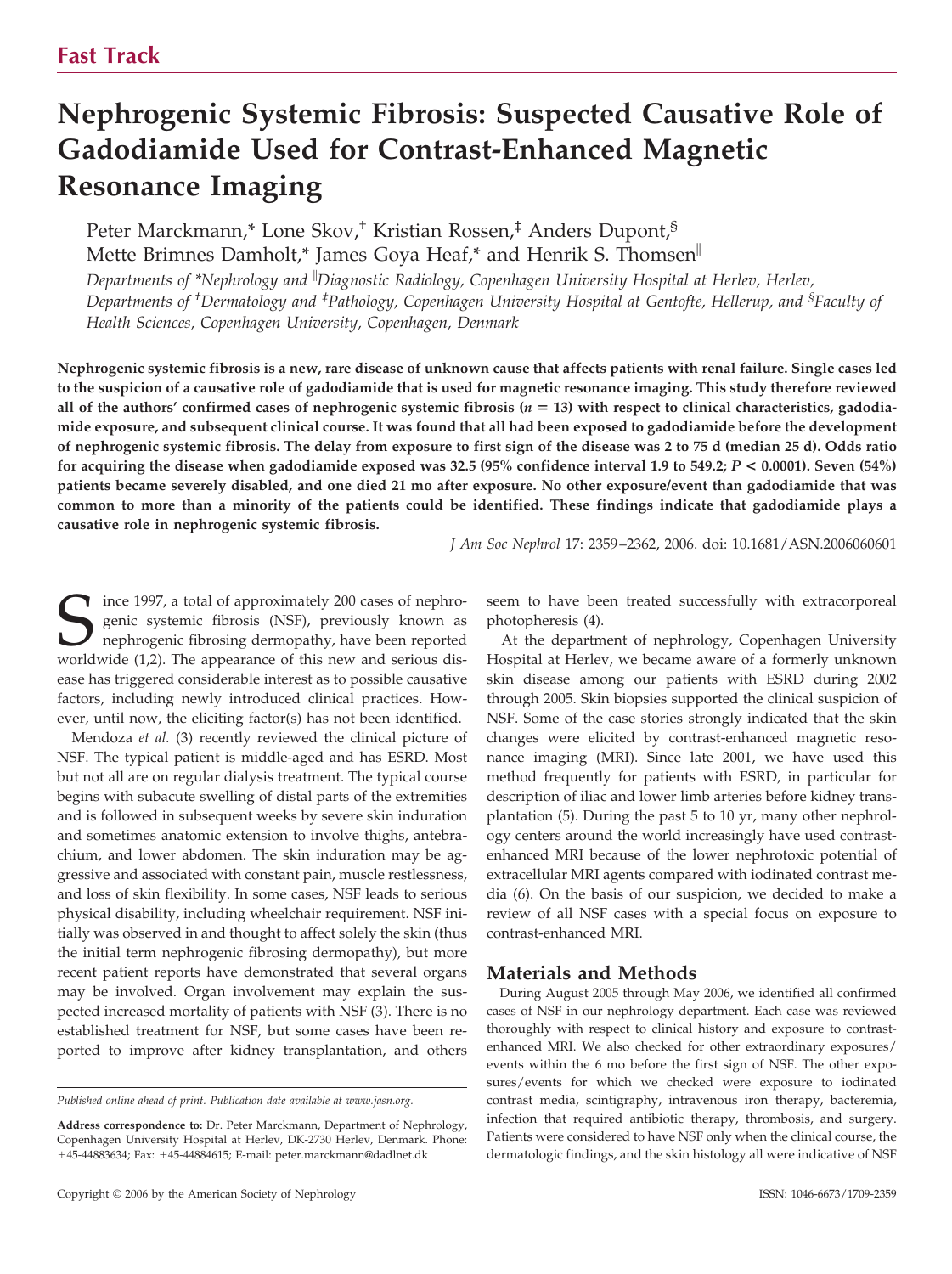as agreed unanimously by a panel composed of a clinician (P.M.), a dermatologist (L.S.), and a pathologist (K.R.).

#### *Statistical Analyses*

The odds ratio for developing NSF depending on gadodiamide exposure was calculated from our best estimates of the number of patients who had ESRD and had or had not been exposed. We used GraphPad Instat, version 3.05 (GraphPad Software, San Diego, CA; www. graphpad.com) for this purpose.

### **Results**

Up to June 12, 2006, we identified 13 patients (eight women, five men) with NSF. Skin histology ( $n = 13$ ) varied from subtle proliferation of dermal fibroblasts consistent with NSF to frank NSF as described by Cowper *et al.* (7) and Swartz *et al.* (8).

Mean age at first sign of NSF was 50 yr (range 33 to 66 yr). All patients had ESRD, but they differed with respect to primary renal disease (Table 1). NSF proceeded to severe disability (contractures, loss of physical abilities, and deterioration of overall clinical state) in seven cases. One of the severely disabled patients (patient 4) died from cachexia and pneumonia 20 mo after the first sign of NSF. The remaining six patients were more mildly affected (leg swellings and skin induration with/without local pain). One patient had a seemingly total, spontaneous remission of a mild disease while continuing on regular hemodialysis therapy (patient 7).

All 13 patients had been exposed to contrast-enhanced MRI with gadodiamide (0.5 mol/L Omniscan; GE Health Diagnostics, Amersham, U.K.) before the appearance of NSF symptoms. The median time from gadodiamide exposure to first medically recorded note of clinical signs that were indicative of NSF (*e.g.*, development of skin rash/ induration, unexplained swollen legs, leg pain) was 25 d (range 2 to 75 d; Table 2). None of the other extraordinary exposures/events was common to more than seven patients during the 6-mo period that preceded NSF debut.

The amount of gadodiamide that was used for the seeming NSFeliciting MRI procedure varied between patients from 9 to 25 mmol (Table 2). The average contrast volume was 18.5 mmol (SD 5.5 mmol).

We could not demonstrate any association between dosage and NSF severity.

Our patients with NSF belonged to different treatment categories at the time of gadodiamide exposure, including regular hemodialysis therapy  $(n = 7)$ , regular peritoneal dialysis therapy  $(n = 1)$ , and conservative treatment ( $n = 5$ ). One patient had late failure of a renal graft (patient 1), and one patient had a recently transplanted yet poorly functioning kidney graft (patient 11).

Six of the 13 patients had been exposed to up to 25 mmol of gadodiamide earlier, apparently without developing NSF symptoms. Two patients were exposed to an additional infusion of gadodiamide after NSF had developed. The cumulative dose of gadodiamide varied from 11 to 63 mmol between patients.

Acidosis has been proposed as a causal co-factor in NSF pathogenesis (9). In our material, plasma bicarbonate was available from 12 patients (not available for patient 1) who had blood samples taken 0 to 36 d (median 14 d) before gadodiamide exposure. Mean plasma bicarbonate in these samples was 22.5 mmol/L (range 15 to 30 mmol/L; reference interval 22 to 29 mmol/L). Three patients had blood samples taken on the day of exposure. Their plasma bicarbonate levels were 18, 30, and 21 mmol/L (patients 8, 11, and 13, respectively).

From patient files of the Department of Diagnostic Radiology, we verified that a maximum of 370 of an estimated total of 800 to 1000 patients who had ESRD and attended our nephrology department during 2001 to 2006 had been exposed to gadodiamide. From a  $2 \times 2$ contingency table (13 cases among 370 exposed, 0 cases among 430 to 630 unexposed), an odds ratio between 32.5 (95% confidence interval 1.9 to 549.2; *P* < 0.0001) and 47.6 (95% confidence interval 2.8 to 804.0) for having NSF when exposed was calculated.

#### **Discussion**

As described, we have seen an accumulation of the formerly unknown disease NSF among our patients with ESRD during the past 4 to 5 yr. NSF has appeared in parallel with our increased use of gadodiamide-enhanced MRI. The same parallelism is seen at the global level: The first reported NSF case was observed in 1997 (1). The first reports on the use of ga-

*Table 1.* Age, gender, primary renal disease, and clinical course of 13 patients with ESRD and nephrogenic systemic fibrosis<sup>a</sup>

| Patient | Age (yr), Gender | Primary Renal Disease | <b>NSF Clinical Picture</b>                   |  |
|---------|------------------|-----------------------|-----------------------------------------------|--|
|         | 38, F            | GN                    | Mildly disabled                               |  |
|         | 63, F            | <b>GN</b>             | Mildly disabled                               |  |
|         | 56, M            | Hyp.art.              | Severely disabled                             |  |
| 4       | 47, M            | GN                    | Severely disabled, deceased 20 mo after debut |  |
| 5       | 55, F            | PN                    | Severely disabled                             |  |
| b       | 33, F            | Dysplasia renis       | Severely disabled                             |  |
|         | 66, M            | GN                    | Local/minor symptoms, full remission          |  |
| 8       | 51, M            | <b>Diabetes</b>       | Severely disabled                             |  |
| 9       | 57, M            | Hyp.art.              | Mildly disabled                               |  |
| 10      | 51, F            | GN                    | Severely disabled                             |  |
| 11      | 47, F            | Hyp.art.              | Local/minor symptoms                          |  |
| 12      | 38, F            | GN                    | Local/minor symptoms                          |  |
| 13      | 50, F            | GN                    | Severely disabled                             |  |
|         |                  |                       |                                               |  |

<sup>a</sup>GN, glomerulonephritis; Hyp.art., hypertensive nephropathy; NSF, nephrogenic systemic fibrosis; PN, chronic pyelonephritis.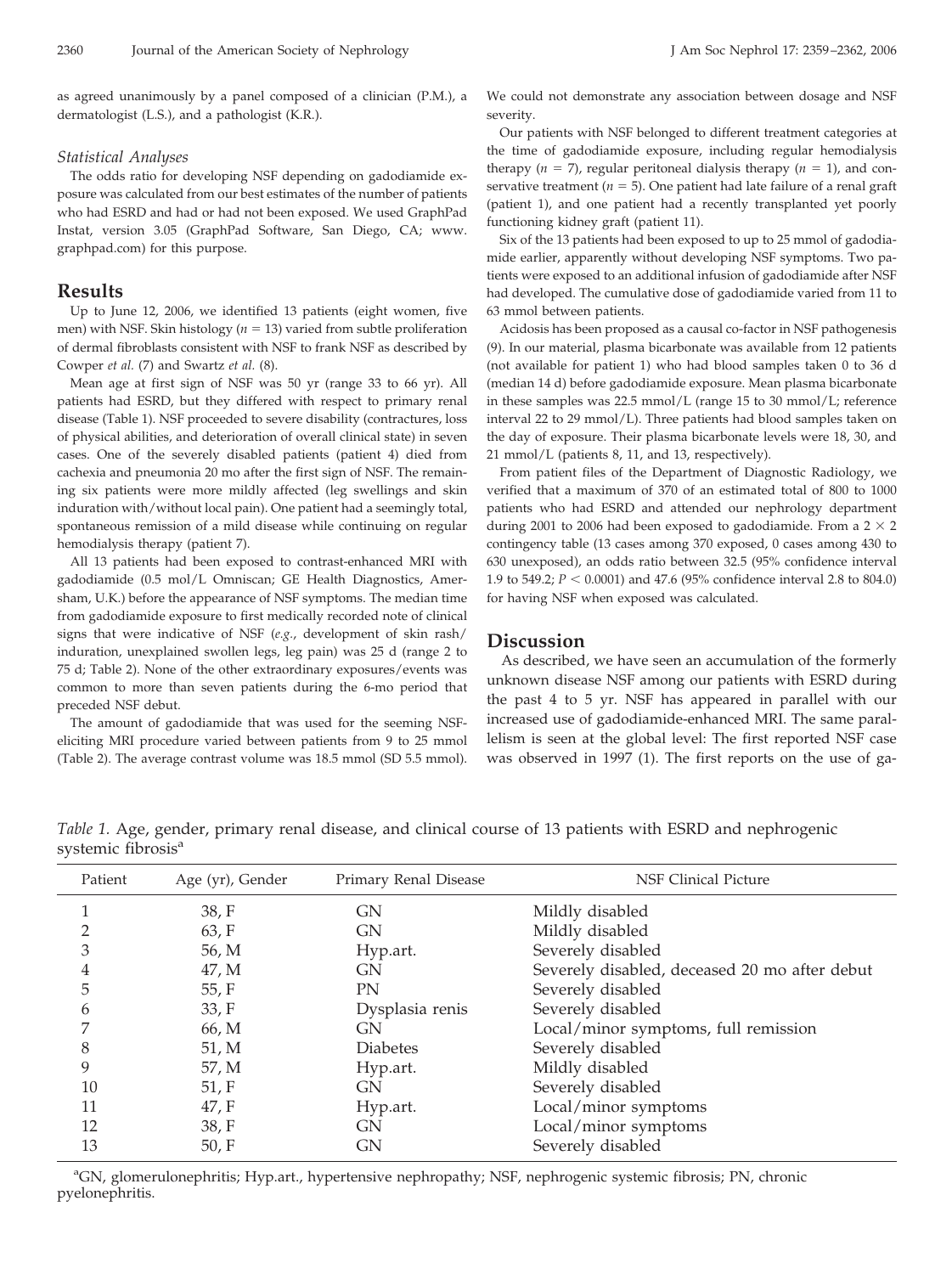| <b>Exposure Date</b> | Exposure (mmol) | Renal Function  | Time Span to First Sign of NSF (d) |
|----------------------|-----------------|-----------------|------------------------------------|
| September 18, 2002   | 20              | $eGFR$ 7 ml/min |                                    |
| December 16, 2002    | 20              | HD              |                                    |
| December 5, 2003     | 23              | HD              | 18                                 |
| February 11, 2004    | 9               | PD              | 30                                 |
| June 29, 2004        | 25              | HD              | 62                                 |
| December 1, 2004     | 21              | HD              | 25                                 |
| January 17, 2005     | 15              | $eGFR$ 7 ml/min | 29                                 |
| April 11, 2005       | 17              | HD              | 21                                 |
| June 24, 2005        | 25              | HD              | h                                  |
| July 15, 2005        | 18              | HD              | 46                                 |
| August 17, 2005      | 15              | $eGFR 6$ ml/min | 75                                 |
| September 14, 2005   | 11              | $eGFR$ 5 ml/min | 31                                 |
| January 24, 2006     | 25              | $eGFR$ 5 ml/min |                                    |
|                      |                 |                 |                                    |

*Table 2.* Date of gadodiamide exposure, amount of infused gadodiamide, renal function at time of exposure, and time span from exposure to first medically recorded sign of nephrogenic systemic fibrosis in 13 patients with  $NSF<sup>a</sup>$ 

<sup>a</sup>eGFR, estimated GFR; HD, hemodialysis; PD, peritoneal dialysis.

dodiamide in humans appeared in 1993 (10), and the first Medline-indexed paper describing the use of gadolinium (Gd) enhanced MRI in renal patients was published in 1997 (11).

All of our patients with NSF had been exposed to gadodiamide before their first sign of NSF. The median time from exposure to first medically recorded note of NSF was 25 d. In some cases, the delay was short and the link between exposure and NSF seemed obvious. However, in others, NSF developed less dramatically, had a more insidious course, and was diagnosed later. Importantly, we have not observed a single case of NSF among patients who were not exposed to gadodiamide. Consequently, the odds ratio for acquiring NSF when exposed is high and statistically highly significant in our material.

Our patients with NSF were younger (mean age 50 yr) compared with our average patient with ESRD (mean age 65 yr). Also, they all were in a relatively good clinical condition before the development of NSF. Most of them were potential kidney transplant candidates and had been referred for gadodiamidebased MR arteriography of iliac and lower limb vessels, which has been part of our routine pretransplantation examination program since late 2001.

In a recent case report, Grobner (9) was the first to propose that MR contrast media that contain Gd might be a trigger of NSF. He reported that five of nine hemodialysis patients who were exposed to a Gd-based contrast medium developed NSF within 2 to 4 wk. The contrast medium that was used in Grobner's patients also was gadodiamide (Thomas Grobner, personal communication, April 2006). According to Grobner, acidosis might be an essential co-factor in the pathogenesis of NSF. Although we did not have blood samples from the day of gadodiamide exposure except in three cases, our finding of an average plasma bicarbonate of 22.5 mmol/L shortly before exposure does not support this hypothesis.

The evidence outlined above has led us to suspect gadodiamide as a causal factor in NSF. Consequently, we stopped further routine use of gadodiamide-based MRI in patients with ESRD at Copenhagen University Hospital at Herlev from March 21, 2006, until further notice. We have not seen any new NSF cases after that date.

Gadodiamide belongs to the group of extracellular contrast media that are used for MRI. It is a non–tissue-specific and nonionic low-osmolar (650 mOsm/kg) agent (12). Gadodiamide is almost exclusively excreted renally and therefore has a markedly prolonged half-life in patients with renal failure, including dialysis patients. The gadodiamide half-life of healthy volunteers is 1.3 h, of patients with end-stage renal failure is 34.3 h, of hemodialysis patients is 2.6 h, and of peritoneal dialysis patients is 52.7 h (13). It previously was considered a safe agent, even in patients with renal failure (6). The molecular structure of chelate-binding (diethylenetriaminepentaacetic acid-bis-methylamide) Gd is linear. Gadodiamide formulation differs from most other non–tissue-specific extracellular MRI agents by having an excess chelate (12 mg/ml). Whether this could have an impact on NSF development is not known. Alternatively, NSF could be a toxic reaction to free Gd that is liberated from gadodiamide. Free Gd is highly toxic, in particular in its ionic form  $(Gd^{3+})$  (14). Gadodiamide leaves two to four times more Gd in the bone than gadoteridol in patients with normal renal function (15). Because of the longer half-life of contrast Gd-based media in patients with ESRD, we speculate that Gd liberation might be causing NSF.

It is important to note that several of our patients with NSF had been exposed to gadodiamide earlier without developing signs of NSF. This observation suggests that gadodiamide was a necessary but not a sufficient cause of NSF. Certain other factors must have played a role, but we have not been able to identify any such co-factor.

# **Conclusion**

NSF is a new, rare, and serious disease that occurs primarily in middle-aged patients with ESRD. We have seen an accumulation of NSF cases in our department, which seems related to